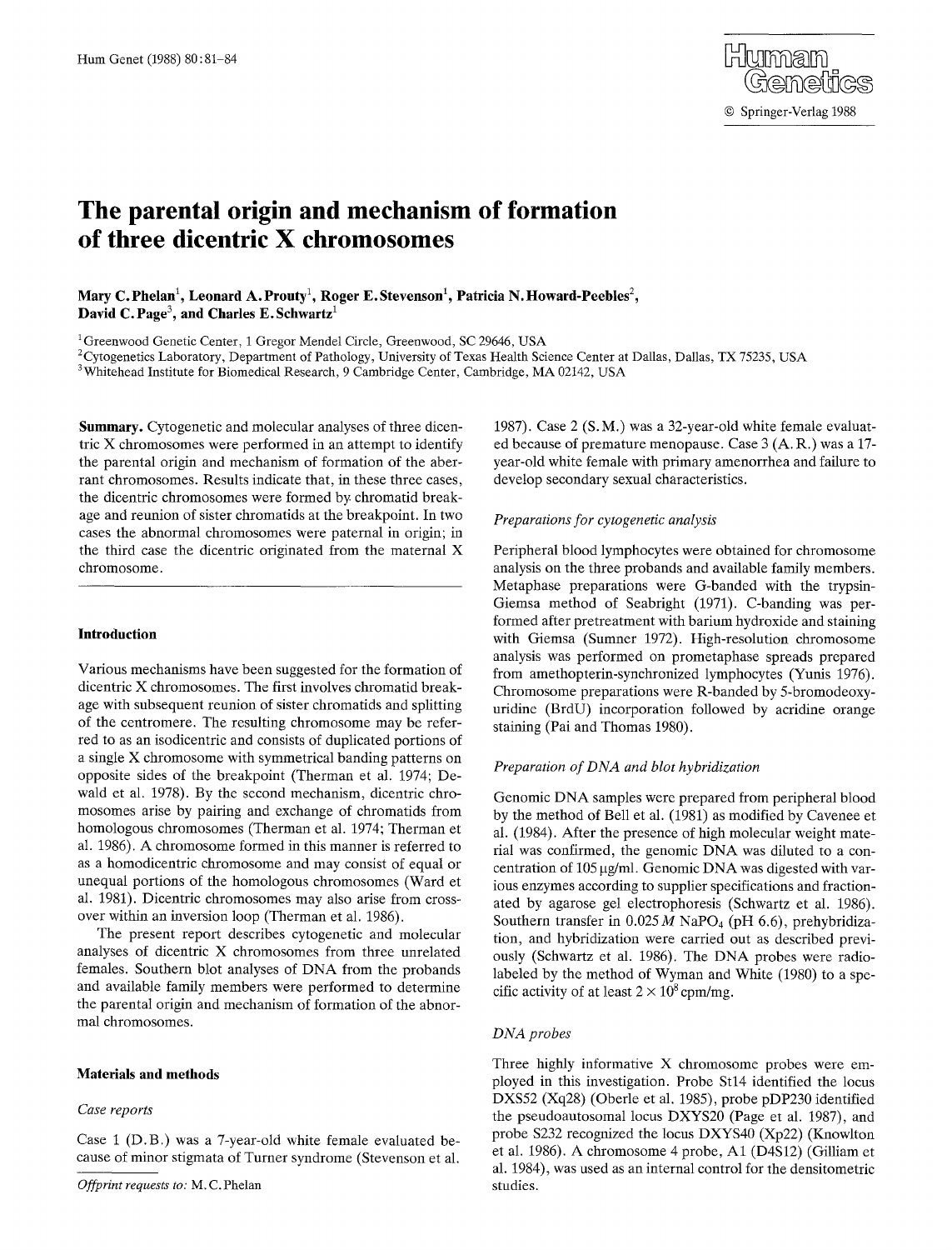# *Densitometric analysis*

Dosage analysis of locus DXS52 was carried out using a Bio Rad model 620 video densitometer as described previously (Schwartz et al. 1987; Patterson et al. 1988).

# **Results**

## *Cytogenetic analysis*

*Case 1 (D.B.).* From the proband 100 metaphase spreads were examined: 50 cells had a 45,X constitution and 50 cells were  $46, X, \text{dic}(X)$ . C-banding revealed two blocks of centromeric heterochromatin on the abnormal X; one centromere appeared as a normal primary constriction and the other appeared to be inactive. High-resolution chromosome analysis revealed the breakpoint at Xp22 (Fig. 1); the proband's karyotype was designated  $45, X/46, X, \text{dic}(X)(\text{qter} \rightarrow p22::p22 \rightarrow \text{qter})$ . From R-banded preparations, a total of 25 cells were examined. The dicentric X was inactive in all cells studied. Parental karyotypes were normal with no evidence of mosaicism for X chromosome abnormalities. Chromosome analysis of three of the proband's sisters also revealed normal female karyotypes.

*Case 2* (S.M.). From S.M. 40 metaphase spreads were analyzed. In 32 cells there were 45 chromosomes with a single



**Fig.** la-c. Representative pairs of G-banded X chromosomes from D.B. (a), S.M. (b), and A.R. (c). The dicentric X is on the right of each pair. The breakpoint on the dicentric X is indicated by an *arrowhead* 

X chromosome; the remainder of cells had 46 chromosomes with 1 normal X and 1 dicentric X chromosome. Only one centromere was active on the dicentric chromosome, as confirmed by C-banding. High-resolution chromosome analysis identified the breakpoint on the dicentric as band p22.3 (Fig. 1). The proband's karyotype was designated  $45, X/46, X$ ,  $\text{dic}(X)$  (qter $\rightarrow$  p22.3: : p22.3 $\rightarrow$  qter). Parental karyotypes were normal with no evidence of mosaicism for X chromosome abnormalities.

*Case 3 (A.R.).* From A.R. 50 prometaphase spreads were examined. In 7 cells there were 45 chromosomes with a single X chromosome; in the remaining 43 cells there were 46 chromosomes with a normal X and a dicentric X chromosome. The breakpoint on the dicentric was identified as q22 (Fig. 1), and the proband's karyotype was designated  $45, X/46, XX, dic(X)$  $(\text{pter} \rightarrow q22 : q22 \rightarrow \text{pter})$ . C-banding revealed one normal primary constriction and a second inactive centromere on the dicentric chromosome. The maternal karyotype appeared normal with no evidence of mosaicism for the dicentric chromosome; the proband's father was not available for chromosome studies.

#### *DNA analysis*

*Case 1 (D.B.).* The proband's father was not available for DNA analysis; therefore, his haplotypes were inferred by the study of two of the proband's sisters. Using the *TaqI* polymorphism detected by St14, the mother (P.B.) had alleles 6 and 7, the two sisters (B.B. and R.B.) had the haplotype 7,8 (Fig. 2a), and the proband's haplotype was 6,8; therefore, the paternal allele was presumed to be allele 8. Densitometric analysis revealed the two alleles in the proband to be of equal intensity.

Genomic DNA of the proband, her mother, and two sisters were further analyzed with two Xp probes localized to the region distal to the breakpoint of the dicentric X. Analysis with both pDP230 (Fig. 2b) and \$232 (Fig. 2c) showed the proband had only bands present in the mother and possessed none of the presumptive paternal bands (those absent in the mother but present in the proband's sisters). These results



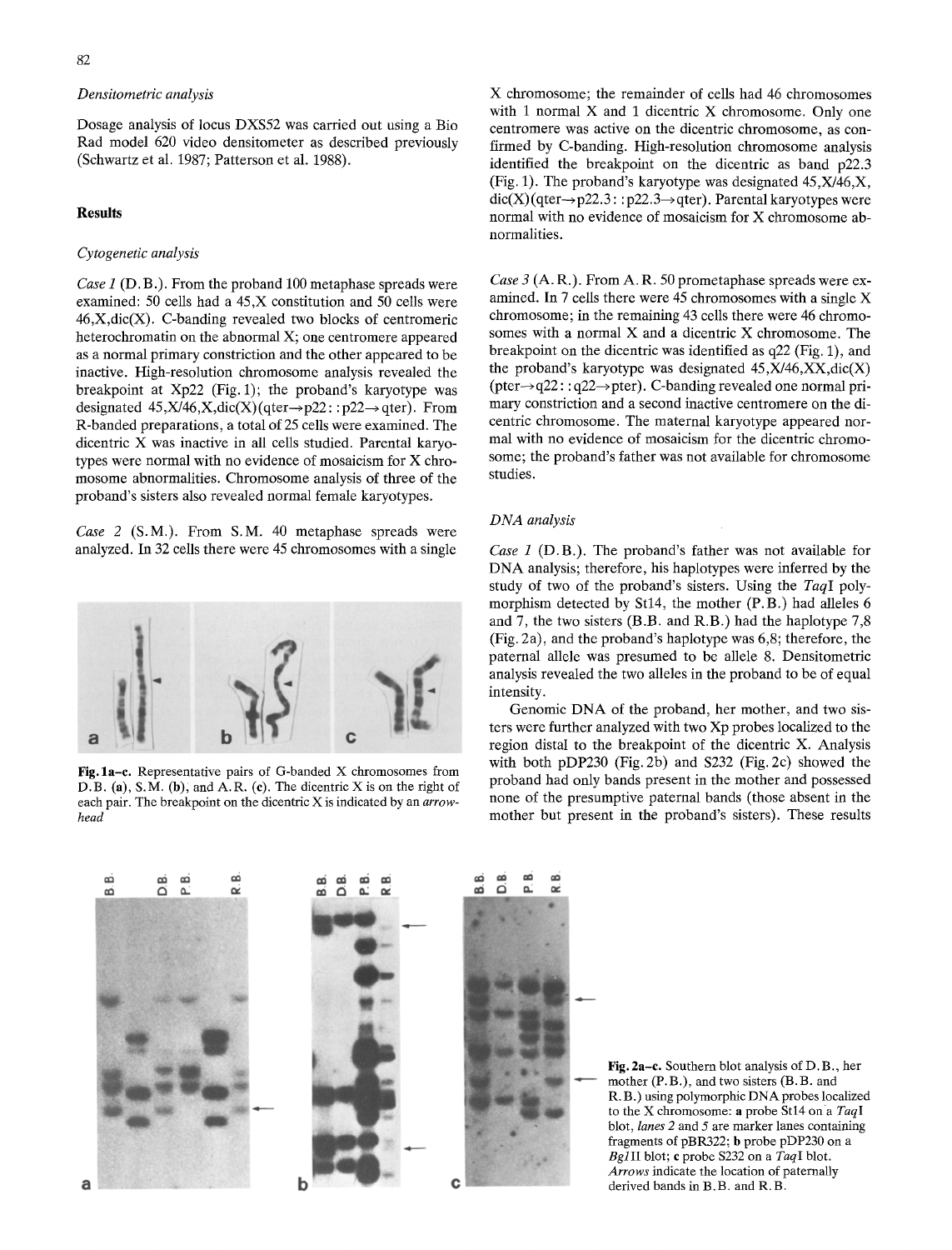

Fig. 3a-c. Southern blot analysis of *TaqI* genome digests of S. M., her mother (M. T.) and her father (L. T.): a probe Stl4, b probe pDP230, c probe \$232. *Arrows* indicate location of paternal bands



Fig. 4a, b. Southern blot analysis of *TaqI* genomic digests of A. R. and her mother (M. R.): a probe Stl4, b probe pDP230. *Arrows* indicate band of paternal origin

were confirmed using the *TaqI* and *BglII* polymorphisms of pDP230.

*Case 2* (S. M.). Using the St14 *TaqI* polymorphism, two alleles were detected in the proband (Fig. 3a). One allele, of maternal (M.T.) origin, was present at an intensity approaching that observed in a hemizygote. The second allele, of paternal (L.T.) origin, could be visualized upon longer exposure. Using the probe pDP230 (Fig. 3b) and \$232 (Fig. 3c) the proband had only bands present in her mother.

*Case 3* (A. R.). The proband's father was not available for study; therefore, identity of the dicentric X was based on results obtained from DNA analyses of the proband and her mother (M.R.). Using the *TaqI* polymorphism of St14, the proband had a single allele that was not present in her mother (Fig. 4a). Studies with pDP230 revealed one very dark band in the proband and two lighter bands in her mother (Fig. 4b).

## **Discussion**

The purpose of the present study was to determine the mechanism of X dicentric formation and the parental origin of the aberrant chromosomes in three unrelated females. Dicentric X chromosomes may arise by isolocal reunion of sister chromatids, by chromatid breakage and reunion between homologs, or by crossing over within an inversion loop (Therman et al. 1986). Dicentric chromosomes may be maternal or paternal in origin. If a paternal origin of an X dicentric is established, the only possible mechanisms of formation are those uniting sister chromatids. A maternally derived X dicentric may derive from the reunion of sister chromatids (isodicentric) or from the joining of chromatids from homologous chromosomes (homodicentric).

In case 1 (D.B.) the mechanism of the dicentric's formation was determined by the use of the probe St14, which is specific for a locus in band Xq28 and detects a multiallelic system in *TaqI* digests. The proband has inherited alleles 6 (maternal) and 8 (paternal). Had the dicentric formed in a maternal germ line or meiotic cell by the joining of chromatids from X homologs, the proband would show three alleles: 6 and 7 from the mother and 8 from the father. The findings from St14 thus establish that the aberrant chromosome is not a homodicentric but an isodicentric. Densitometric data obtained from St14 films were consistent with the cytogenetic findings of the proband's mosaicism, with the dicentric X being present in about one-half of the cells. The duplication of a locus on the isodicentric appears in a direct gene dosage study as a normal disomic dosage. The parental origin of the dicentric was determined with pDP230, a probe that detects highly polymorphic sequences in the pseudoautosomal regions (Xp22.3 and Yp11.3) of the sex chromosomes (Page et al. 1987). As this locus is near the Xp telomere, it is deleted from the dicentric. The multiallelic systems revealed by pDP230 with *MspI, BglII,* and *TaqI* show bands attributable to the paternal X chromosome in the proband's sisters and also delineate the segregation of the maternal X chromosomes. The proband lacks all of the paternal bands, having only bands present on the maternal X chromosome. The identification of the paternal origin of the dicentric was confirmed by the results from \$232, a highly polymorphic probe of X chromosome origin specific for a locus just proximal to the pseudoautosomal region. Again, the proband had bands present in her mother and none found in her sisters that are presumed to be of paternal origin.

In case 2 (S.M.), the probe St14 was again used to determine the mechanism by which the dicentric formed. The intensity of the maternal allele was comparable to that seen in the hemizygous state, suggesting that the normal  $X$ , which was found in all cells examined cytogenetically, was of maternal origin. The reduced intensity of the paternal allele suggests that this allele is present on the dicentric X, which was found in only a small proportion of cells. The probes pDP230 and \$232 were used to further investigate the parental origin of the dicentric X. Because these probes are localized to the region deleted in the dicentric, the lack of paternal alleles confirms that the dicentric chromosome arose from the paternal X.

In case 3 (A.R.), the breakpoint of the dicentric was at Xq22, leading to duplication of the entire short arm and proximal long arm of the X chromosome. Use of the probe Stl4 revealed a single allele in the proband, which was absent in the mother and presumed to be derived from the father. Since the